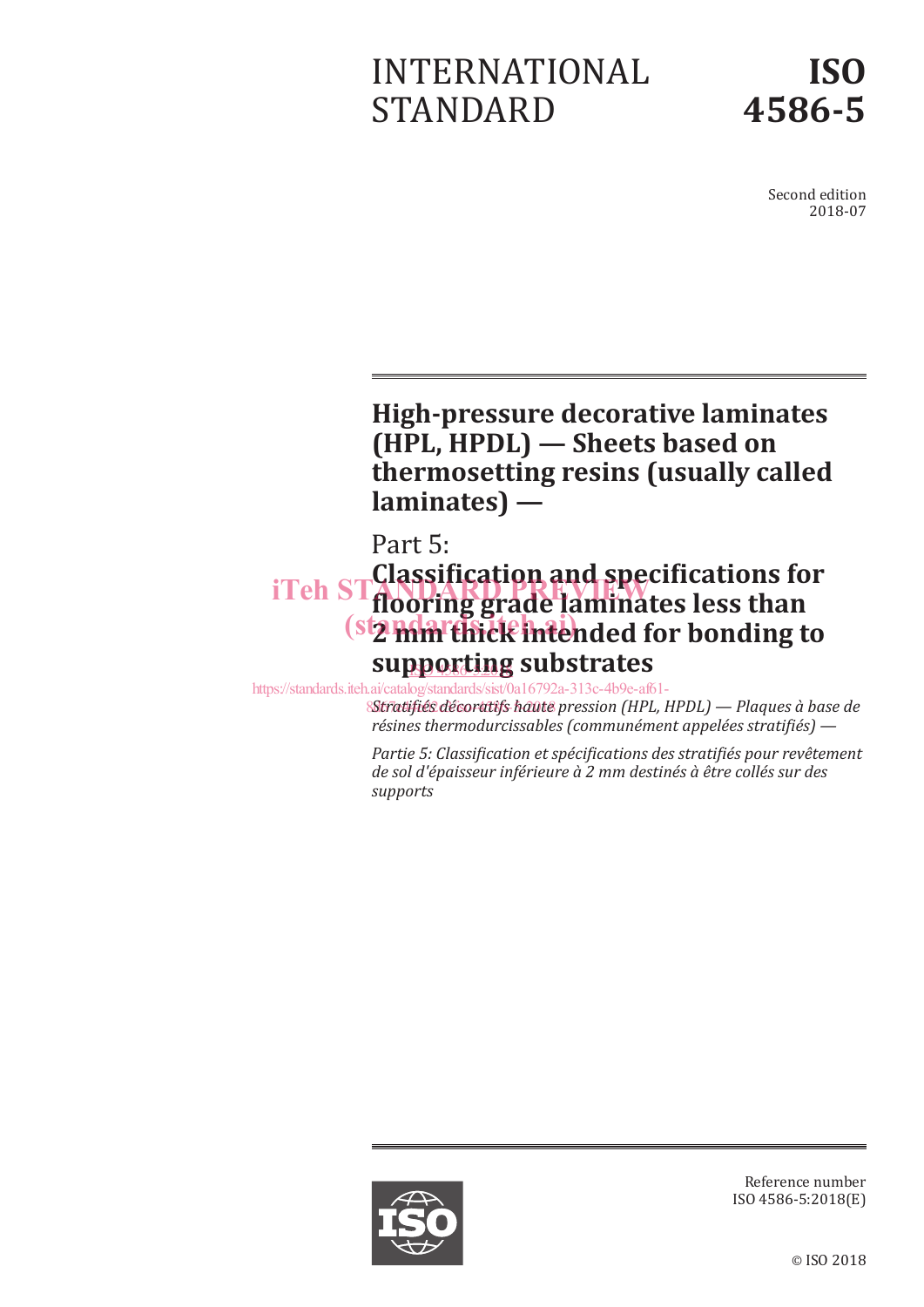# iTeh STANDARD PREVIEW (standards.iteh.ai)

ISO 4586-5:2018 https://standards.iteh.ai/catalog/standards/sist/0a16792a-313c-4b9e-af61- 8d67e44e02c3/iso-4586-5-2018



### **COPYRIGHT PROTECTED DOCUMENT**

#### © ISO 2018

All rights reserved. Unless otherwise specified, or required in the context of its implementation, no part of this publication may be reproduced or utilized otherwise in any form or by any means, electronic or mechanical, including photocopying, or posting on the internet or an intranet, without prior written permission. Permission can be requested from either ISO at the address below or ISO's member body in the country of the requester.

ISO copyright office CP 401 • Ch. de Blandonnet 8 CH-1214 Vernier, Geneva Phone: +41 22 749 01 11 Fax: +41 22 749 09 47 Email: copyright@iso.org Website: www.iso.org

Published in Switzerland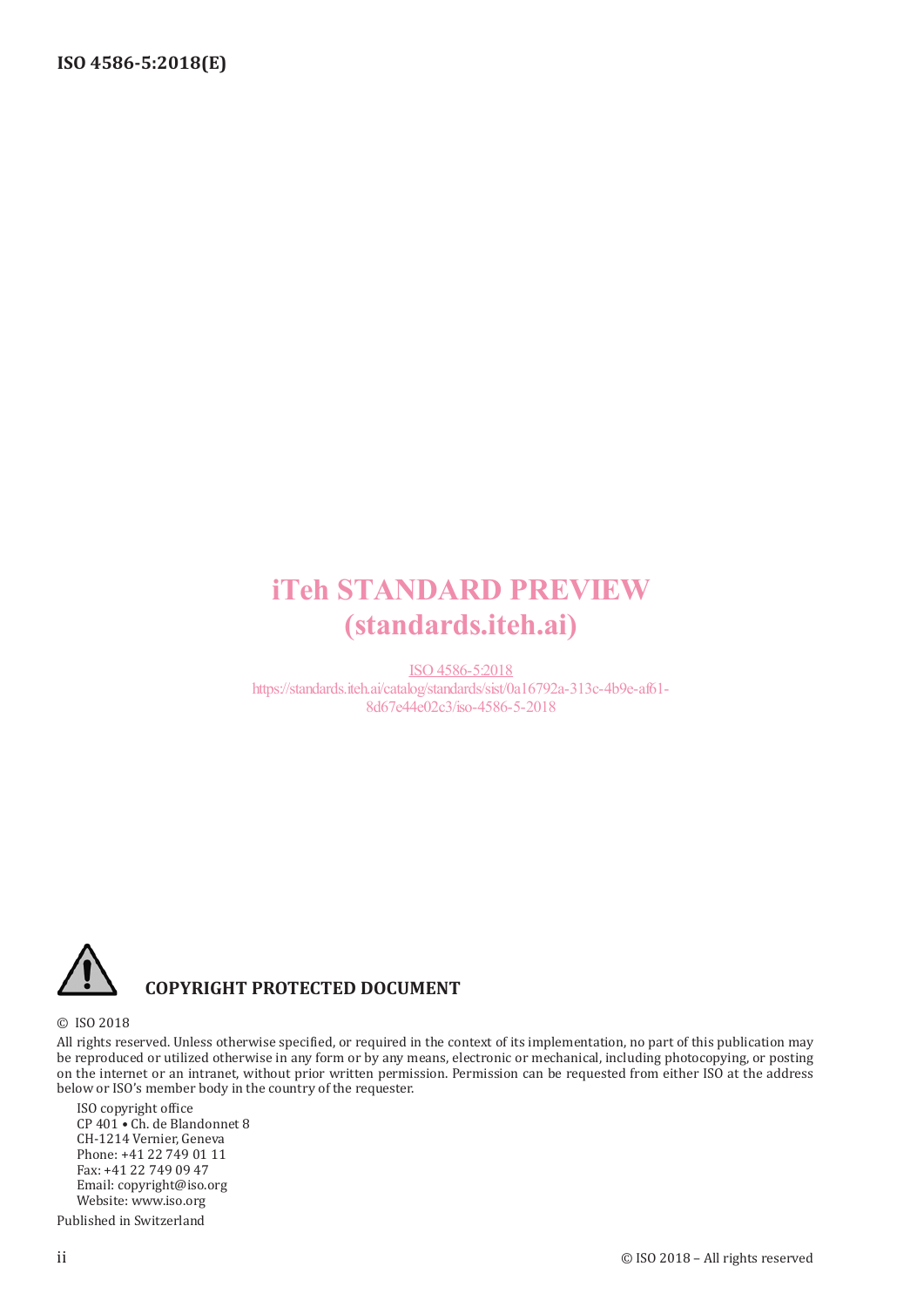Page

# **Contents**

|   | $\textbf{Scope} \texttt{} \texttt{} \texttt{} \texttt{} \texttt{} \texttt{} \texttt{} \texttt{} \texttt{} \texttt{} \texttt{} \texttt{} \texttt{} \texttt{} \texttt{} \texttt{} \texttt{} \texttt{} \texttt{} \texttt{} \texttt{} \texttt{} \texttt{} \texttt{} \texttt{} \texttt{} \texttt{} \texttt{} \texttt{} \texttt{} \texttt{} \texttt{} \texttt{} \texttt{} \texttt{} \texttt{$ |                                   |  |  |  |  |  |
|---|-----------------------------------------------------------------------------------------------------------------------------------------------------------------------------------------------------------------------------------------------------------------------------------------------------------------------------------------------------------------------------------------|-----------------------------------|--|--|--|--|--|
| 2 |                                                                                                                                                                                                                                                                                                                                                                                         |                                   |  |  |  |  |  |
| 3 |                                                                                                                                                                                                                                                                                                                                                                                         |                                   |  |  |  |  |  |
| 4 |                                                                                                                                                                                                                                                                                                                                                                                         |                                   |  |  |  |  |  |
| 5 | 5.1                                                                                                                                                                                                                                                                                                                                                                                     |                                   |  |  |  |  |  |
|   | 5.2                                                                                                                                                                                                                                                                                                                                                                                     |                                   |  |  |  |  |  |
|   |                                                                                                                                                                                                                                                                                                                                                                                         | 5.2.1                             |  |  |  |  |  |
|   |                                                                                                                                                                                                                                                                                                                                                                                         | 5.2.2                             |  |  |  |  |  |
|   |                                                                                                                                                                                                                                                                                                                                                                                         | 5.2.3                             |  |  |  |  |  |
|   |                                                                                                                                                                                                                                                                                                                                                                                         | 5.2.4                             |  |  |  |  |  |
|   |                                                                                                                                                                                                                                                                                                                                                                                         | 5.2.5                             |  |  |  |  |  |
|   | 5.3                                                                                                                                                                                                                                                                                                                                                                                     |                                   |  |  |  |  |  |
|   | 5.4                                                                                                                                                                                                                                                                                                                                                                                     |                                   |  |  |  |  |  |
|   |                                                                                                                                                                                                                                                                                                                                                                                         |                                   |  |  |  |  |  |
|   |                                                                                                                                                                                                                                                                                                                                                                                         | 5.4.2                             |  |  |  |  |  |
|   |                                                                                                                                                                                                                                                                                                                                                                                         |                                   |  |  |  |  |  |
|   |                                                                                                                                                                                                                                                                                                                                                                                         | Bibliography 36 and ards.itch.ai) |  |  |  |  |  |

ISO 4586-5:2018 https://standards.iteh.ai/catalog/standards/sist/0a16792a-313c-4b9e-af61-8d67e44e02c3/iso-4586-5-2018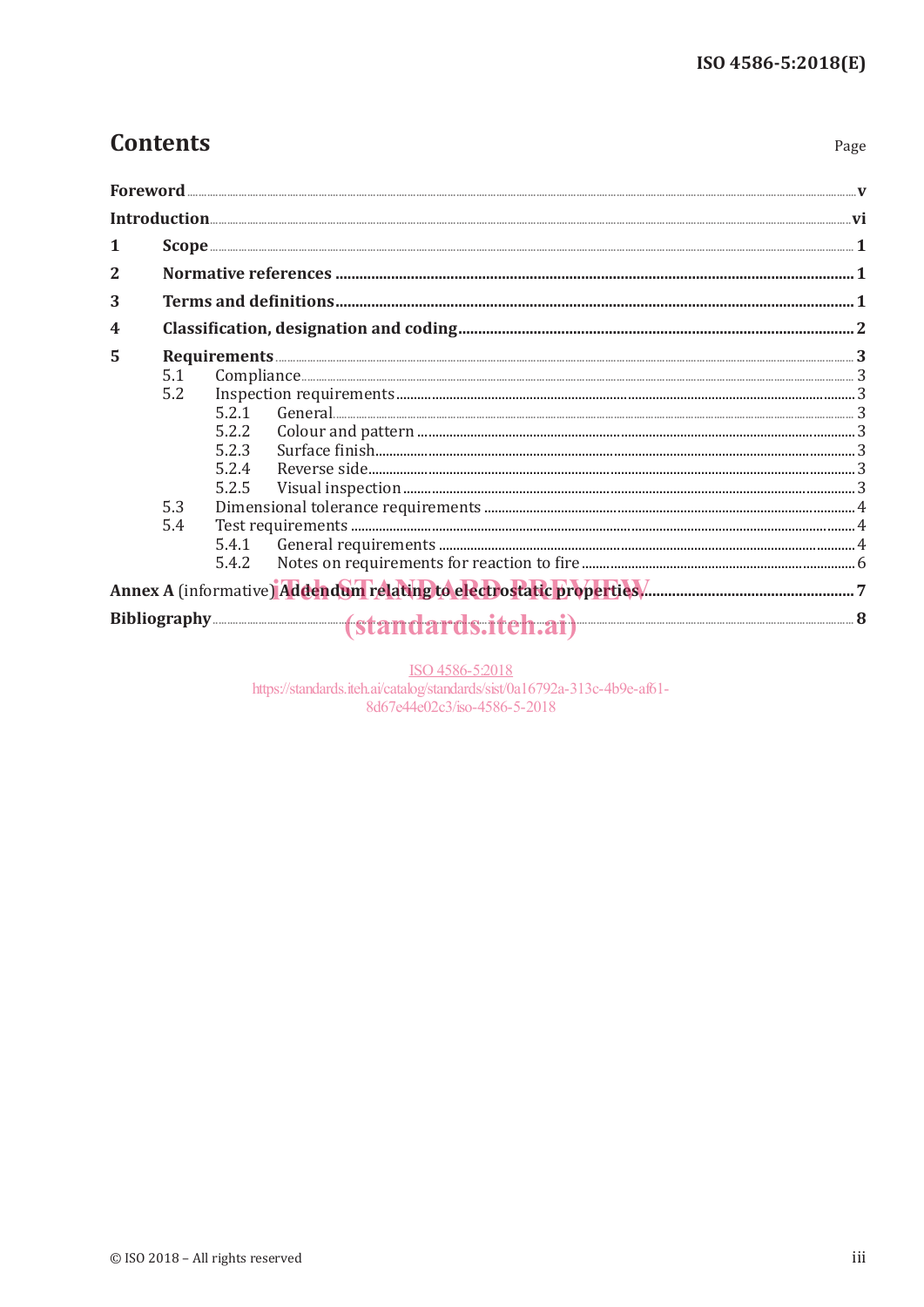## **Foreword**

ISO (the International Organization for Standardization) is a worldwide federation of national standards bodies (ISO member bodies). The work of preparing International Standards is normally carried out through ISO technical committees. Each member body interested in a subject for which a technical committee has been established has the right to be represented on that committee. International organizations, governmental and non-governmental, in liaison with ISO, also take part in the work. ISO collaborates closely with the International Electrotechnical Commission (IEC) on all matters of electrotechnical standardization.

The procedures used to develop this document and those intended for its further maintenance are described in the ISO/IEC Directives, Part 1. In particular the different approval criteria needed for the different types of ISO documents should be noted. This document was drafted in accordance with the editorial rules of the ISO/IEC Directives, Part 2 (see www.iso.org/directives).

Attention is drawn to the possibility that some of the elements of this document may be the subject of patent rights. ISO shall not be held responsible for identifying any or all such patent rights. Details of any patent rights identified during the development of the document will be in the Introduction and/or on the ISO list of patent declarations received (see www.iso.org/patents).

Any trade name used in this document is information given for the convenience of users and does not constitute an endorsement.

For an explanation on the voluntary nature of standards, the meaning of ISO specific terms and expressions related to conformity assessment, as well as information about ISO's adherence to the<br>World Trade Organization (WTO) principles in the Technical Barriers to Trade (TBT) see the following World Trade Organization (WTO) principles in the Technical Barriers to Trade (TBT) see the following URL: <u>www.iso.org/iso/foreword.html</u>. (standards.iteh.ai)

This document was prepared by Technical Committee ISO/TC 61, *Plastics*, Subcommittee SC 11, *Products*. ISO 4586-5:2018

https://standards.iteh.ai/catalog/standards/sist/0a16792a-313c-4b9e-af61-

This second edition cancels and replaces the first edition (1SO 4586-5:2015), which has been technically revised.

The main changes compared to the previous edition are as follows:

— correction of errors due to typographical, formatting, and omission issues.

A list of all parts in the ISO 4586 series can be found on the ISO website.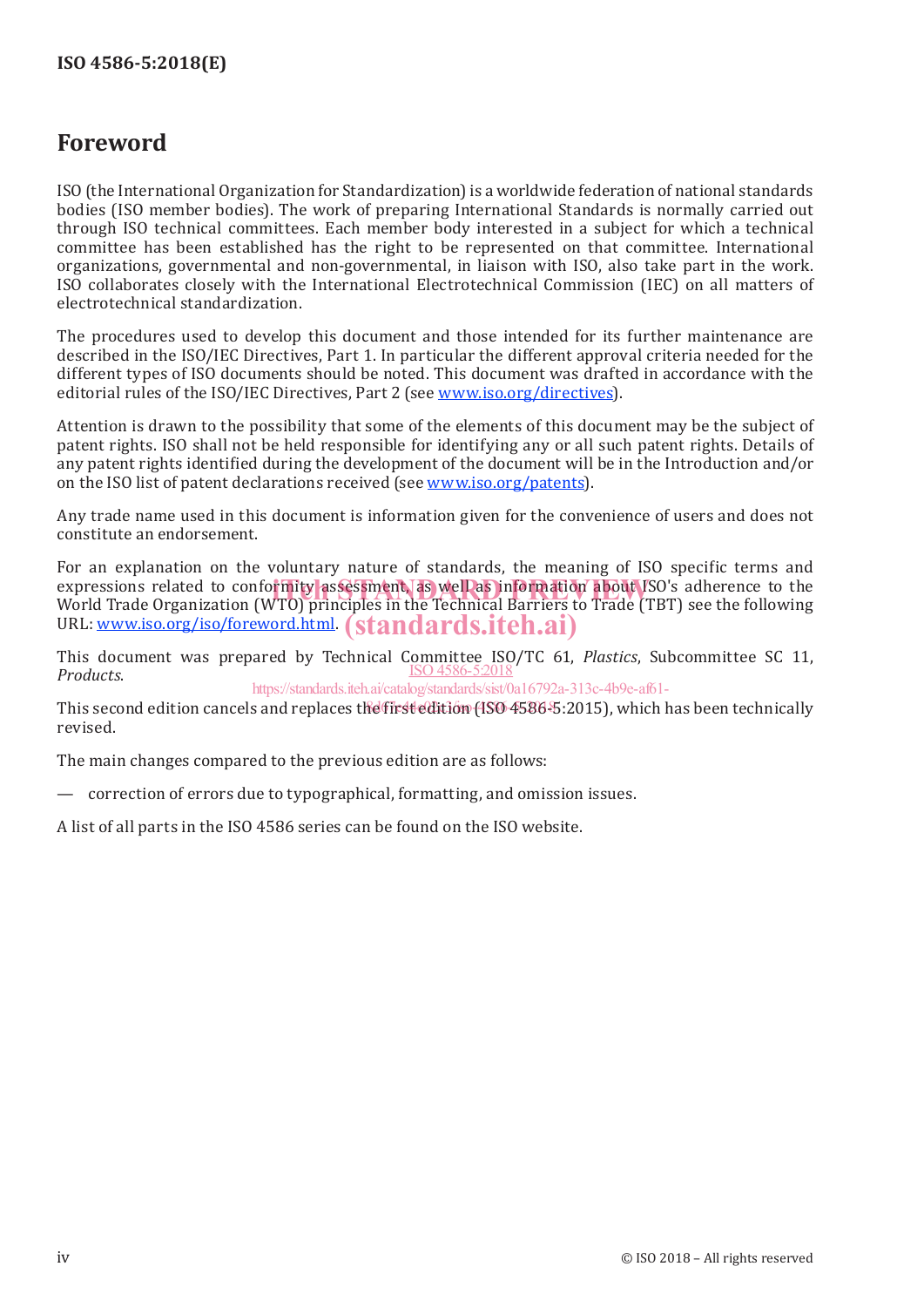## **Introduction**

High-pressure decorative flooring laminates are characterized by their high resistance to abrasion, aesthetic qualities, and durability. They have good hygienic and anti-static properties and are easy to clean and maintain.

In an effort to harmonize ISO 4586 with other high-pressure decorative laminate standards, multiple methods may be published that demonstrate similar properties. In these instances, the same test method title is given and is annotated as either "Method A" or "Method B". This is the case in the following tests: Edge squareness  $-$  8/9, Dry heat  $-$  17/18, Dimensional stability at elevated temperatures — 19/20, Dimensional stability at ambient temperature — 21/22, Staining — 30/31, Lightfastness — 32/33, Formability — 38/39, and Blistering — 40/41. In these instances, either method may be utilized in testing. Compliance to both methods is not required. While these tests are similar they are by no means identical and results of one method do not necessarily correspond to the results of the accompanying test. In these situations, it is intended that the documentation in specific parts of ISO 4586 for performance requirements be consulted. Each specific method has performance requirements particular to that method for individual grades of high-pressure decorative laminate.

This document has been harmonized with EN 438-5 whenever possible.

In addition, Annex A provides information on electrostatic properties and is included as a convenient reference to answer common questions.

# iTeh STANDARD PREVIEW (standards.iteh.ai)

ISO 4586-5:2018 https://standards.iteh.ai/catalog/standards/sist/0a16792a-313c-4b9e-af61- 8d67e44e02c3/iso-4586-5-2018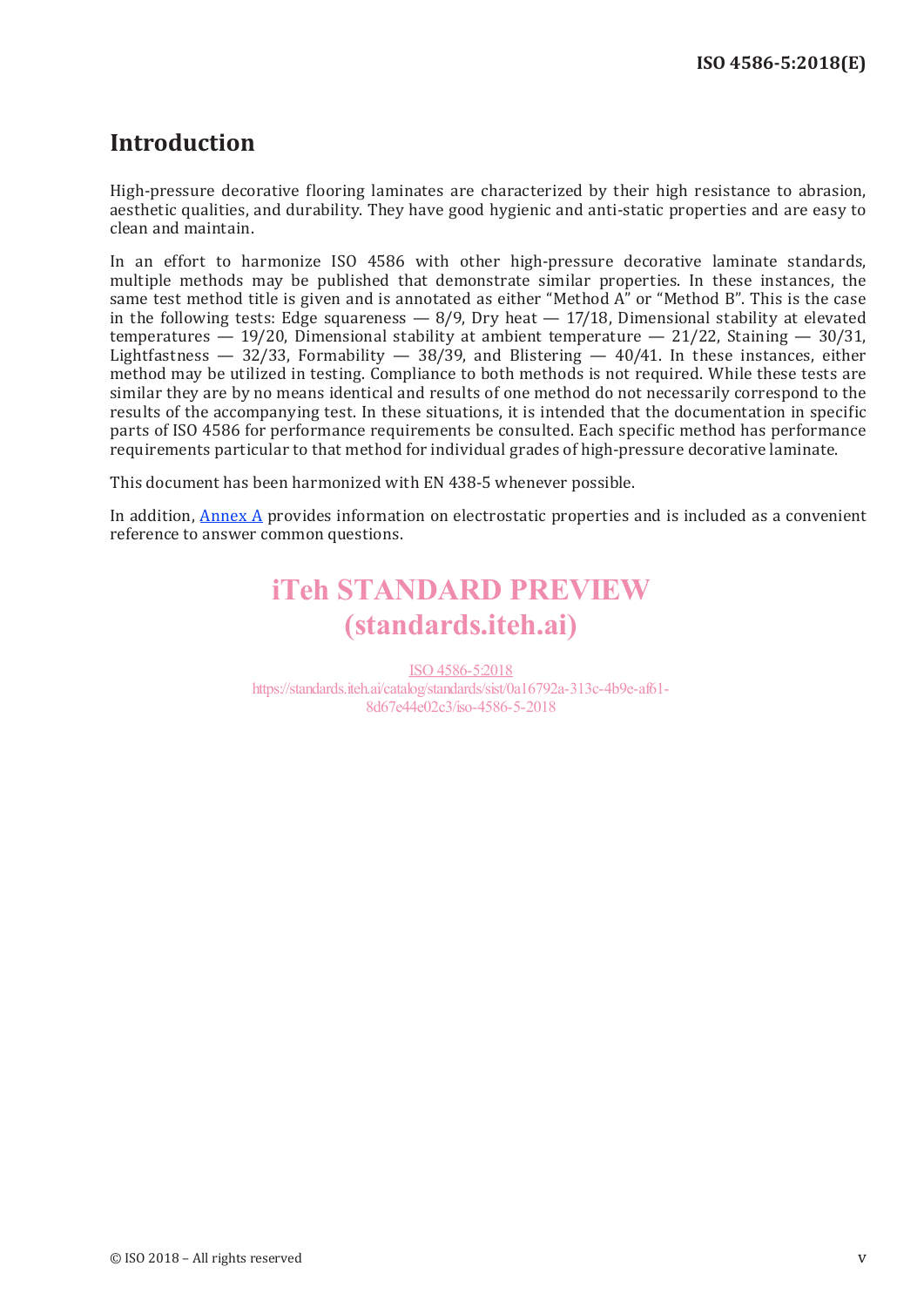# iTeh STANDARD PREVIEW (standards.iteh.ai)

ISO 4586-5:2018 https://standards.iteh.ai/catalog/standards/sist/0a16792a-313c-4b9e-af61- 8d67e44e02c3/iso-4586-5-2018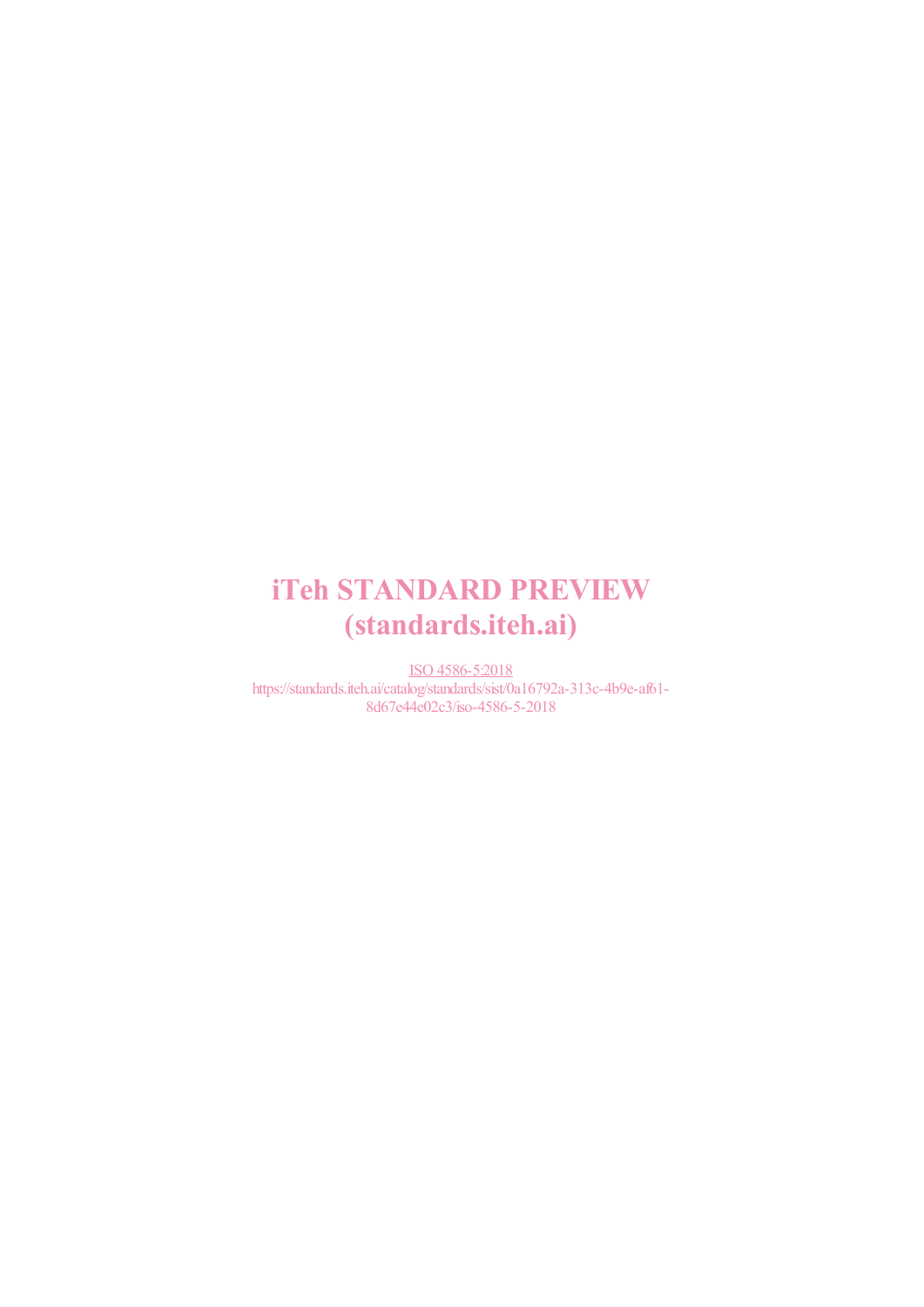# **High-pressure decorative laminates (HPL, HPDL) — Sheets based on thermosetting resins (usually called laminates) —**

## Part 5: **Classification and specifications for flooring grade laminates less than 2 mm thick intended for bonding to supporting substrates**

### **1 Scope**

This document applies to five classes of flooring grade laminates less than 2 mm thick intended for bonding to supporting substrates, to produce high-pressure decorative laminates (HPL, HPDL) flooring elements. For laminate floor covering applications they meet the surface property requirements specified in EN 13329[2].

The requirements in this document apply only to the high-pressure laminate, and additional properties The requirements in this document apply only to the high-pressure laminate, and additional properties<br>are intended to be specified in order to define the functional performance of the finished flooring product. (standards.iteh.ai)

ISO 4586-2 specifies the methods of test relevant to this document.

ISO 4586-5:2018

**2 Normative references https://standards.iteh.ai/catalog/standards/sist/0a16792a-313c-4b9e-af61-**8d67e44e02c3/iso-4586-5-2018

The following documents are referred to in the text in such a way that some or all of their content constitutes requirements of this document. For dated references, only the edition cited applies. For undated references, the latest edition of the referenced document (including any amendments) applies.

ISO 1183-1, *Plastics — Methods for determining the density of non-cellular plastics — Part 1: Immersion method, liquid pyknometer method and titration method*

ISO 4586-2:2018, *High-pressure decorative laminates (HPL, HPDL) — Sheets based on thermosetting resins (usually called laminates) — Part 2: Determination of properties*

ISO 10874, *Resilient, textile and laminate floor coverings — Classification*

### **3 Terms and definitions**

For the purposes of this document, the following terms and definitions apply.

ISO and IEC maintain terminological databases for use in standardization at the following addresses:

— IEC Electropedia: available at https://www.electropedia.org/

— ISO Online browsing platform: available at https://www.iso.org/obp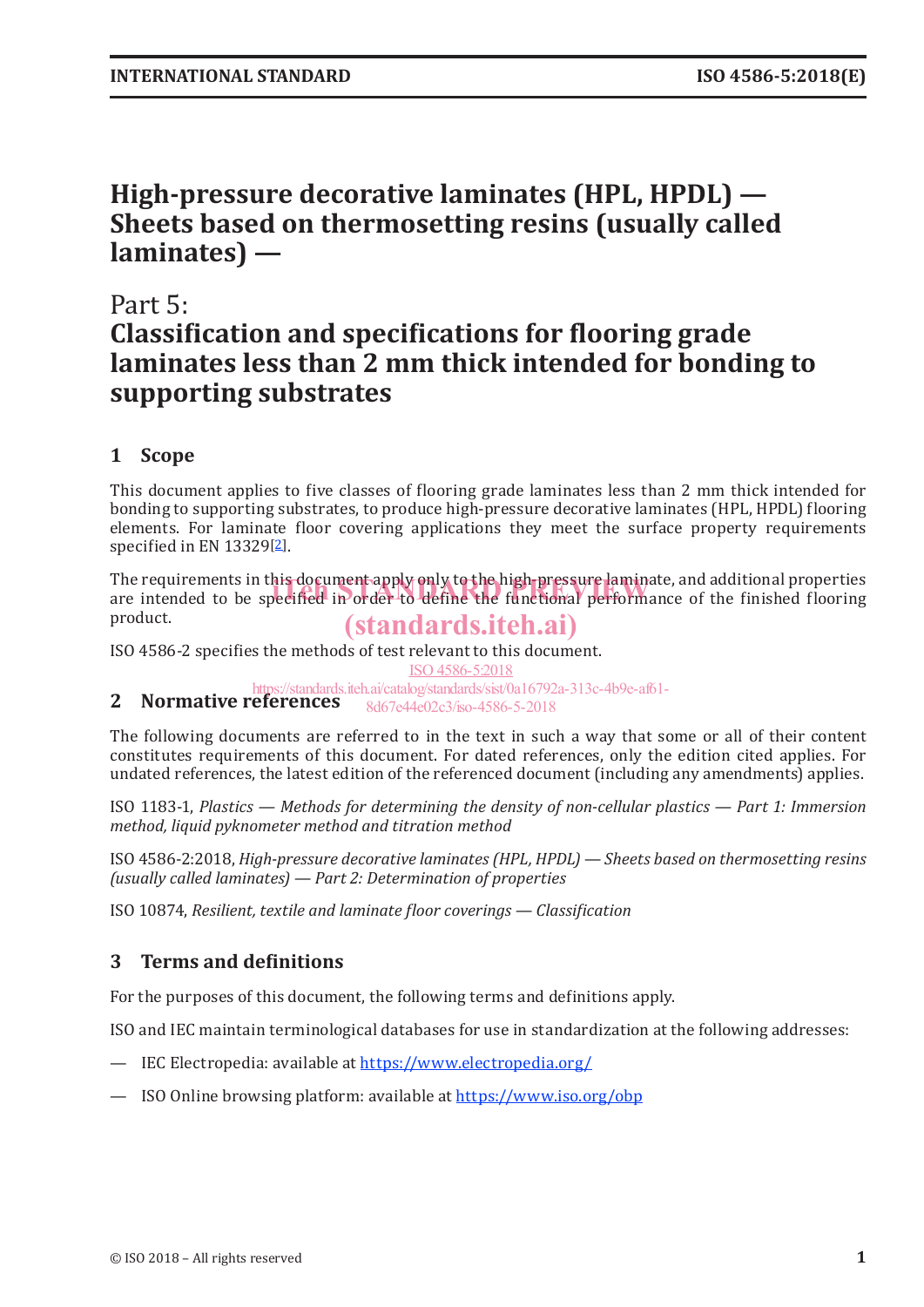### **3.1**

### **high-pressure decorative compact laminate**

## **HPL**

**HPDL** sheet consisting of layers of cellulosic fibrous material (normally paper) impregnated with thermosetting resins and bonded together by the *high pressure process* (3.2)

Note 1 to entry: This is a general definition of high-pressure decorative laminate(s). More specific product definitions can be found in ISO 4586-3 to ISO 4586-8.

Note 2 to entry: The surface layer(s) on one or both sides, having decorative colours or designs, are typically impregnated with melamine based resins. The core layers are typically impregnated with phenolic based resins.

#### **3.2**

#### **high-pressure process**

simultaneous application of heat (temperature  $\geq 120$  °C) and high specific pressure ( $\geq 5$  MPa), to provide flowing and subsequent curing of the thermosetting resins to obtain a homogeneous nonporous material with increased density ( $\geq 1.35$  g/cm<sup>3</sup>), and with the required surface finish

#### **3.3**

#### **surface layer**

upper decorative layer consisting in one or more sheets of fibrous material (usually paper) impregnated with aminoplastic thermosetting resins (usually melamine based resins) or other curable resins or other decorative design surfaces such as metal foils, wood-veneers, and textiles, etc. which are not necessarily treated with thermosetting resin

#### **3.4**

# iTeh STANDARD PREVIEW

**core layer** core layer<br>fibrous material (usually paper) impregnated with thermosetting resins (usually phenolic based resins) or other curable resins, possibly reinforced by metal layer(s) or metal mesh(es) and others which are <br>not necessarily treated with thermosetting resin<sup>SO 4586-52018</sup> not necessarily treated with thermosetting resin

 $\frac{1}{\catalog/standards/sist/0a16792a-313c-4b9e-af61-1}$ 

8d67e44e02c3/iso-4586-5-2018

### **4 Classification, designation and coding**

The classification system makes reference to ISO 10874 (level of use) in combination with the abrasion class (AC) given by a numerical rating of 1 to 6 defining the level of abrasion resistance, 6 being the highest and 1 the lowest performance.

Table 1 shows how the five abrasion classes of flooring grade laminate relate to level of use and some examples of typical applications.

Flooring grade laminates are specified according to abrasion class (e.g. HPL/ISO 4586‑5/AC1).

| ISO 10874<br>classification | Level<br>of use        | <b>Description</b>                                | <b>Examples</b><br>of applications             | <b>Abrasion</b><br>class |  |
|-----------------------------|------------------------|---------------------------------------------------|------------------------------------------------|--------------------------|--|
| 21                          | Moderate<br>domestic   | Residential areas with<br>low or intermittent use | Bedrooms                                       | AC <sub>1</sub>          |  |
| 22                          | General<br>domestic    | Residential areas with<br>medium use              | Living rooms, entrance halls                   | AC2                      |  |
| 23                          | Heavy<br>domestic      | Residential areas with<br>intense use             | Living rooms, entrance halls                   | AC3                      |  |
| 31                          | Moderate<br>commercial | Commercial areas with<br>low or intermittent use  | Hotel rooms, small offices,<br>hotel boutiques |                          |  |

#### **Table 1 — Classification system and typical applications**